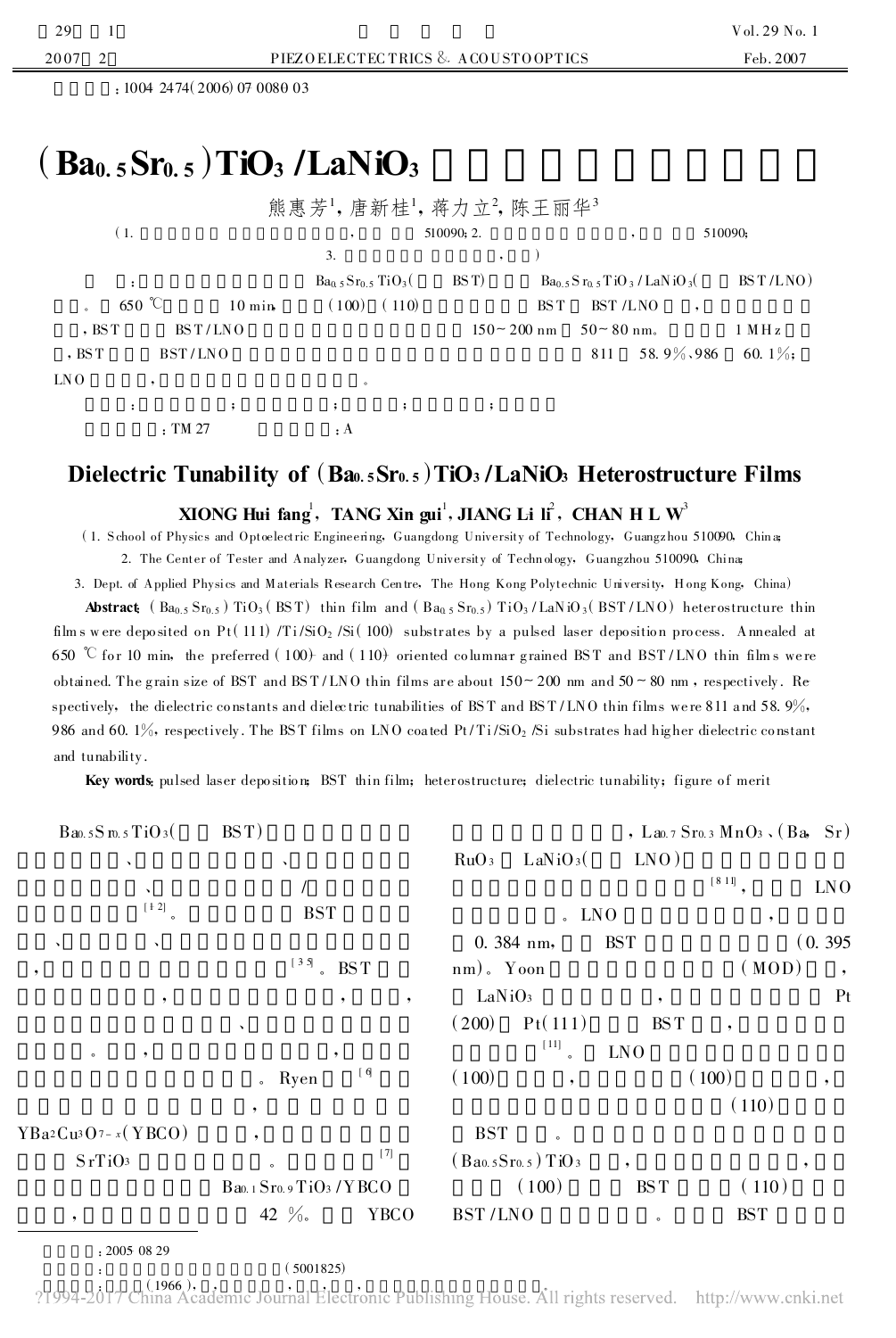

 $, (100)$ 

**BST/Pt** 

**BST/LNO/P**  $50$ 

 $(\epsilon_{\rm r})$  (tan  $\delta$ )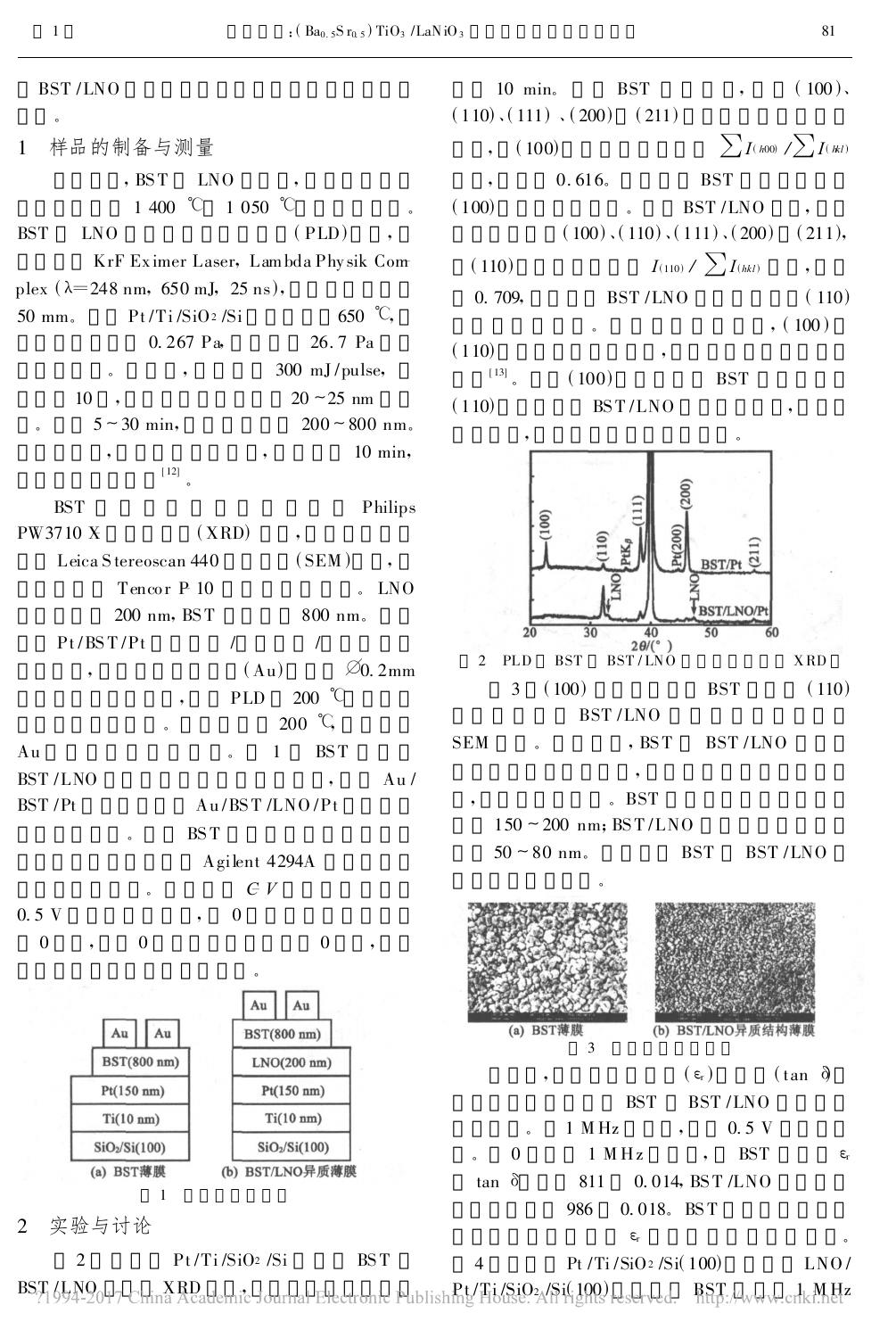$E$   $E$  $\varepsilon$  $, BST$ 

- **BST BST**
- $\ddot{\phantom{0}}$ **BST**
- $, BST/LNO$

$$
(T) \qquad (FOM)^{-1}
$$
  
\n
$$
T = \frac{[\epsilon_{\text{r}}(0) - \epsilon_{\text{r}}(E)]}{\epsilon_{\text{r}}(0)} \times 100\% \qquad (1)
$$

$$
FOM = T/\tan \delta \tag{2}
$$

$$
\varepsilon_{\rm r}(0) \qquad \varepsilon_{\rm r}(E) \qquad \qquad 0 \qquad \qquad E
$$



| 60 $\frac{9}{0}$ , $T$ | $[15]$  |
|------------------------|---------|
|                        | $\circ$ |

 $\ddot{\cdot}$ 

|              |                                     |                     | $Pt(111)/Ti/SiO2/Si(100)$ LaNiO <sub>3</sub> /Pt/ |
|--------------|-------------------------------------|---------------------|---------------------------------------------------|
| Ti /SiO2 /Si | $\overline{\phantom{a}}$            | PLD                 | (100)                                             |
|              | <b>BST</b>                          | (110)               |                                                   |
| BST /LNO     |                                     | $-BST$              |                                                   |
|              | $150 \sim 200 \text{ nm}$ , BST/LNO |                     |                                                   |
|              | $50 \sim 80$ nm,                    |                     | ۰                                                 |
|              | $304 \text{ kV/cm}$ , BST           |                     | BST/LNO                                           |
|              |                                     |                     |                                                   |
| 811          |                                     | 58.9% 986 60.1% INO |                                                   |

- TAGANTSEV AK, SHERMAN VO, ASTAFIEVK  $\lceil$  1 F, et al. Ferroelectric materials for microw ave tunable applications  $\left[\right]$ . J Electroceramics, 2003, 11(1): 566.
- DIMOS D, MUELLER C H. Perovskite thin films for  $\lceil 2 \rceil$ high frequency capactor applications [ J]. Annu Rev Mater Sci, 1998, 28: 397 419.
- $[3]$ TOMBAK A, MARIA JP, ZHANG Jin, et al. Tun able barium strontium titanate thin film capacitors for RF and microw ave applications [ J]. IEEE Microw ave and Wireless Components Letters  $2002$ ,  $12(1)$ : 3 5.
- TIAN H Y, LUO W G, PU X H, et al. Synthesis  $\lceil 4 \rceil$ and dielectric characteristic of  $Ba_{1-x}Sr_xTiO_3$  thin films based strontium barium alkoxides derivatives [ J]. Ma ter Chem Phys, 2001, 69(13): 166 171.
- $[5]$  $\overline{.}$  $Ba_0$  7  $Sr_0$  3  $TiO_3$  $[\ ]$ . , 2002, 17  $(1)$ : 125 130.
- RYEN L, WANG X, PETROV P, et al. Reduction of  $[6]$ density of subgrain boundaries and misfit dislocations in epitaxial (001) SrTiO<sub>3</sub> thin films: effect on dielec tric tenability [ J]. J Appl Phys, 1999, 85(8): 3976 3 983.

7] , , , , , B<sub>80.5</sub> Sr<sub>0.5</sub> TiO<sub>3</sub>  
Ba<sub>0.1</sub> Sr<sub>0.9</sub> TiO<sub>3</sub> /YBa<sub>2</sub>Cu<sub>3</sub>O<sub>7-
$$
\delta
$$
  
[ J]. , 2003, 34( 2): 179 183.</sub>

- WUWB, WONGKH, CHOYCL. Interface oxy  $[8]$ gen loss controlled voltage offsets in epitaxial Pb  $(Zr_{0.52} Ti_{0.48})$   $Q_3$  thin film capacitors with  $La_{0.7} Sr_{0.3}$  $MnO<sub>3</sub>$  electrodes  $\lceil \mathbb{J} \rceil$ . Appl Phys Lett, 2004, 85(21): 5 0 13 5 0 15.
- JEON Y A, CHOI E S, SEO T S, et al. Improve  $[9]$ ments in tunability of  $(Ba_0, Sr_0, s)$  TiO<sub>3</sub> thin films by use of metalorganic chemical vapor deposited (Ba, Sr) RuO<sub>3</sub> interfacial layers [J]. Appl Phys Lett, 2001, 79  $(7): 10121014.$

(下转第86页) ?1994-2017 China Academic Journal Electronic Publishing House. All rights reserved. http://www.cnki.net

 $\overline{1}$